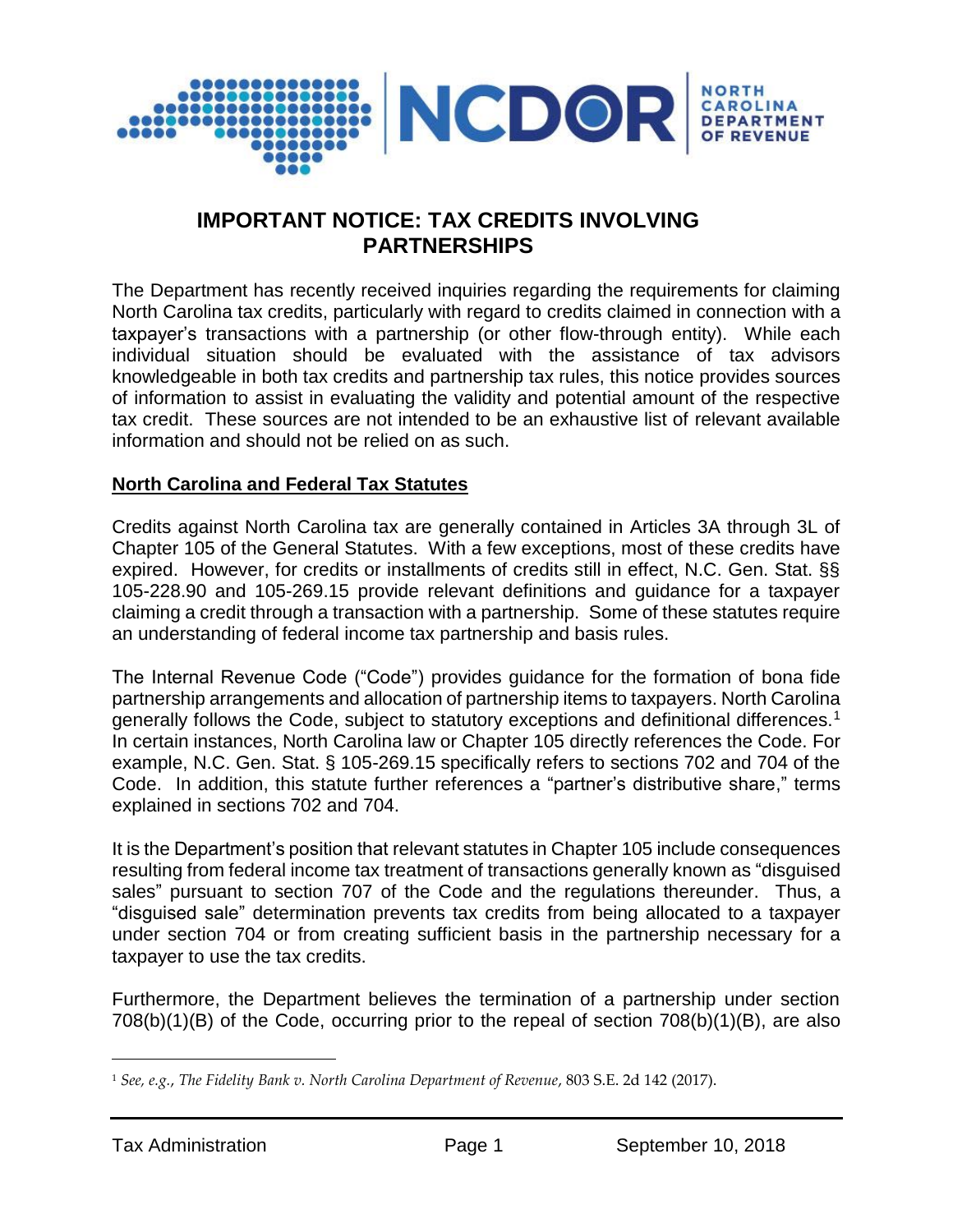applicable. Thus, a partnership that terminated under section 708(b)(1)(B) would lose its allocable credits at the time of the section 708(b)(1)(B) transaction.

## **Federal Case Law**

Several U.S. Circuit Courts of Appeals, as well as the Tax Court, have addressed federal income tax issues that are relevant for North Carolina tax credits claimed by partnerships and taxpayers. Notably, Virginia Historic Tax Credit<sup>2</sup> provides an analysis of disguised sale transactions involving state tax credits, and Historic Boardwalk<sup>3</sup> discusses bona fide partner and partnership arrangements.

Because Virginia Historic Tax Credit is a Fourth Circuit Court of Appeals decision, the case is controlling for North Carolina. In a Private Letter Ruling, the Department has specifically stated its position that a person not qualifying as a partner under federal income tax would not qualify for allocation of a credit.<sup>4</sup>

### **North Carolina Private Letter Rulings**

The Department has issued private letter rulings on the use of partnerships with various credits. Rulings from 2010 forward have been redacted and made publicly available at the direction of the General Assembly. These rulings, redacted pursuant to N.C. Gen. Stat. § 105-264.2(c), are available at:

### [https://www.ncdor.gov/taxes/corporate-income-franchise](https://www.ncdor.gov/taxes/corporate-income-franchise-tax/determinations/corporate/written-determinations-corporate-tax)[tax/determinations/corporate/written-determinations-corporate-tax](https://www.ncdor.gov/taxes/corporate-income-franchise-tax/determinations/corporate/written-determinations-corporate-tax)

Taxpayers should be aware that private letter rulings are only binding with respect to the requesting party, address only the specific rulings requested, and based only on the facts as presented. Accordingly, they should not be viewed as a blanket guarantee that all the criteria for claiming the credit have been met, including the party receiving the ruling.

# **Conclusion**

 $\overline{a}$ 

In response to the inquiries received, the Department suggests that taxpayers review the above referenced materials, as well as information available from other sources, and discuss with their tax advisors the impact on the availability and amount of credits available for use against North Carolina tax liabilities. In addition, a taxpayer may request a private letter ruling through the Department's Written Determination policy, available at:

<sup>2</sup> *Virginia Historic Tax Credit Fund 2001 LP v. Commissioner*, 639 F.3d 129 (4th Cir. 2011).

<sup>3</sup> *Historic Boardwalk Hall, LLC v. Commissioner*, 694 F.3d 425 (3d Cir. 2012), *cert. denied*, 133 S.Ct. 2734 (2013).

<sup>4</sup> CPLR 2013-09R (August 13, 2013).